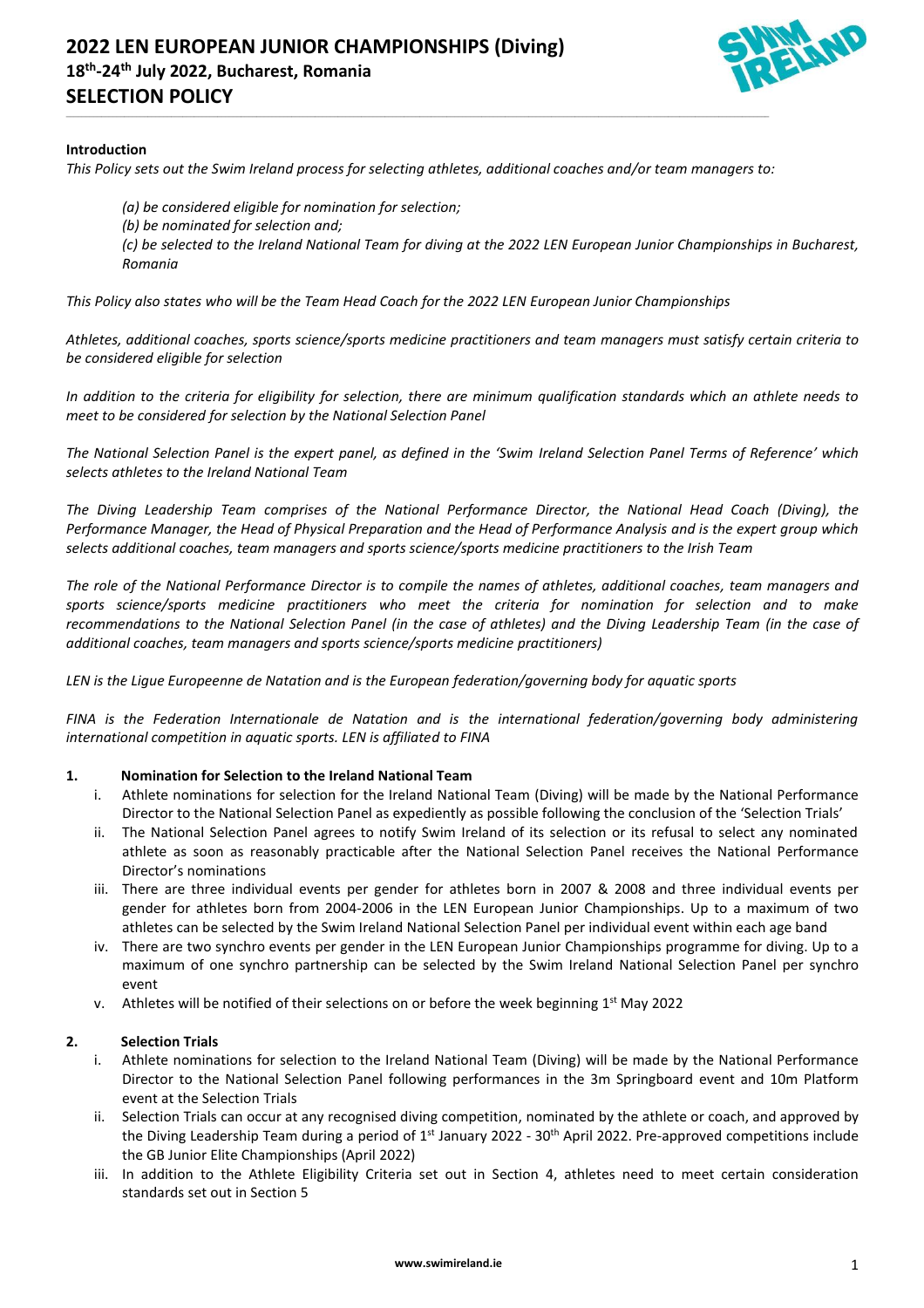

# **3. Team Size**

- i. Up to a maximum of four athletes will be selected for the 2022 LEN European Junior Championships in Otopeni, Romania
- ii. There is no obligation on the National Selection Panel to select four athletes and the total Team size will be subject to available funding and will be determined by the National Performance Director and validated by the National Selection Panel

# **4. Athlete Eligibility**

At the time that the National Performance Director is nominating athletes for selection to the National Selection Panel, athletes must meet the following criteria to be considered to be eligible for selection:

- i. Be an athlete born in the period 2004-2008 inclusive;
- ii. Be an Irish citizen and hold an Irish passport at the time of entries being submitted to LEN;

\_\_\_\_\_\_\_\_\_\_\_\_\_\_\_\_\_\_\_\_\_\_\_\_\_\_\_\_\_\_\_\_\_\_\_\_\_\_\_\_\_\_\_\_\_\_\_\_\_\_\_\_\_\_\_\_\_\_\_\_\_\_\_\_\_\_\_\_\_\_\_\_\_\_\_\_\_\_\_\_\_\_\_\_\_\_\_\_\_\_\_\_\_\_\_\_\_\_\_\_\_\_\_\_\_\_\_\_\_\_\_\_\_\_\_\_\_\_\_\_\_\_\_\_\_\_\_\_\_\_\_\_\_\_\_\_\_\_\_\_\_\_\_\_\_\_\_\_\_\_\_\_\_\_\_\_\_\_\_\_\_\_\_\_\_\_\_\_\_\_\_\_\_\_\_\_\_\_\_\_\_

- iii. Be eligible to represent Ireland as per FINA General Rules  $1 \& 2$  (GR  $1 \& 2$ );
- iv. Be a registered Swim Ireland member for the 2021-2022 season;
- v. Be in good standing with Swim Ireland;
- vi. Be available to fulfil all of the Ireland National Team obligations;
- vii. Comply with the statements and expectations of the Swim Ireland 'On This Performance Team' booklet;
- viii. Not be the subject of an anti-doping ban, a doping violation and/or a pending doping violation;
- ix. Comply with any FINA and LEN eligibility criteria and/or requirements. Swim Ireland, in consultation with FINA and LEN, will decide on any question of eligibility (having regard to all eligibility criteria set by Swim Ireland, FINA and LEN) with the Swim Ireland decision being final

# **5. Athlete Selections (Individual Events)**

i. To be considered for selection to the Ireland National Team via an individual event/s, athletes must record a score, in a 3m Springboard event or a 10m Platform event, at the Selection Trials equal to or better than an individual event Consideration Standard detailed in Table 1, where all rounds of competition (heat, semi-final and/or final) are seen as having equal consideration status

| Table 1             |                |                       |
|---------------------|----------------|-----------------------|
| <b>MALE GROUP B</b> |                | <b>FEMALE GROUP B</b> |
| Born 2007-2008      | Event          | Born 2007-2008        |
| Consideration       |                | Consideration         |
| <b>Score</b>        |                | <b>Score</b>          |
| 353                 | 3m Springboard | 289                   |
| 301                 | 10m Platform   | 251                   |
| <b>MALE GROUP A</b> | Event          | <b>FEMALE GROUP A</b> |
| Born 2004-2006      |                | Born 2004-2006        |
| Consideration       |                | Consideration         |
| Score               |                | <b>Score</b>          |
| 447                 | 3m Springboard | 341                   |
| 387                 | 10m Platform   | 305                   |

## **6. Athlete Selections (Synchro Events)**

i. To be considered for selection to the Ireland National Team for a synchro event/s, athletes will have been nominated for selection to the Team via Section 5

# **7. Athlete Selection Procedure**

- i. At the conclusion of the Selection Trials, those athletes who have achieved the criteria requirements outlined in Section 4 and Section 5 will be considered eligible for nomination to the National Selection Panel by the National Performance Director
- ii. Subject to National Performance Director discretion, any athlete selected via an individual event by the National Selection Panel may also be considered for additional individual event selections if:
	- the Ireland National Team do not already have two athletes qualified for the individual event in question via Section 4
	- it is believed that such a selection/s will complement and/or augment their performance in the individual event/s for which the athlete was originally selected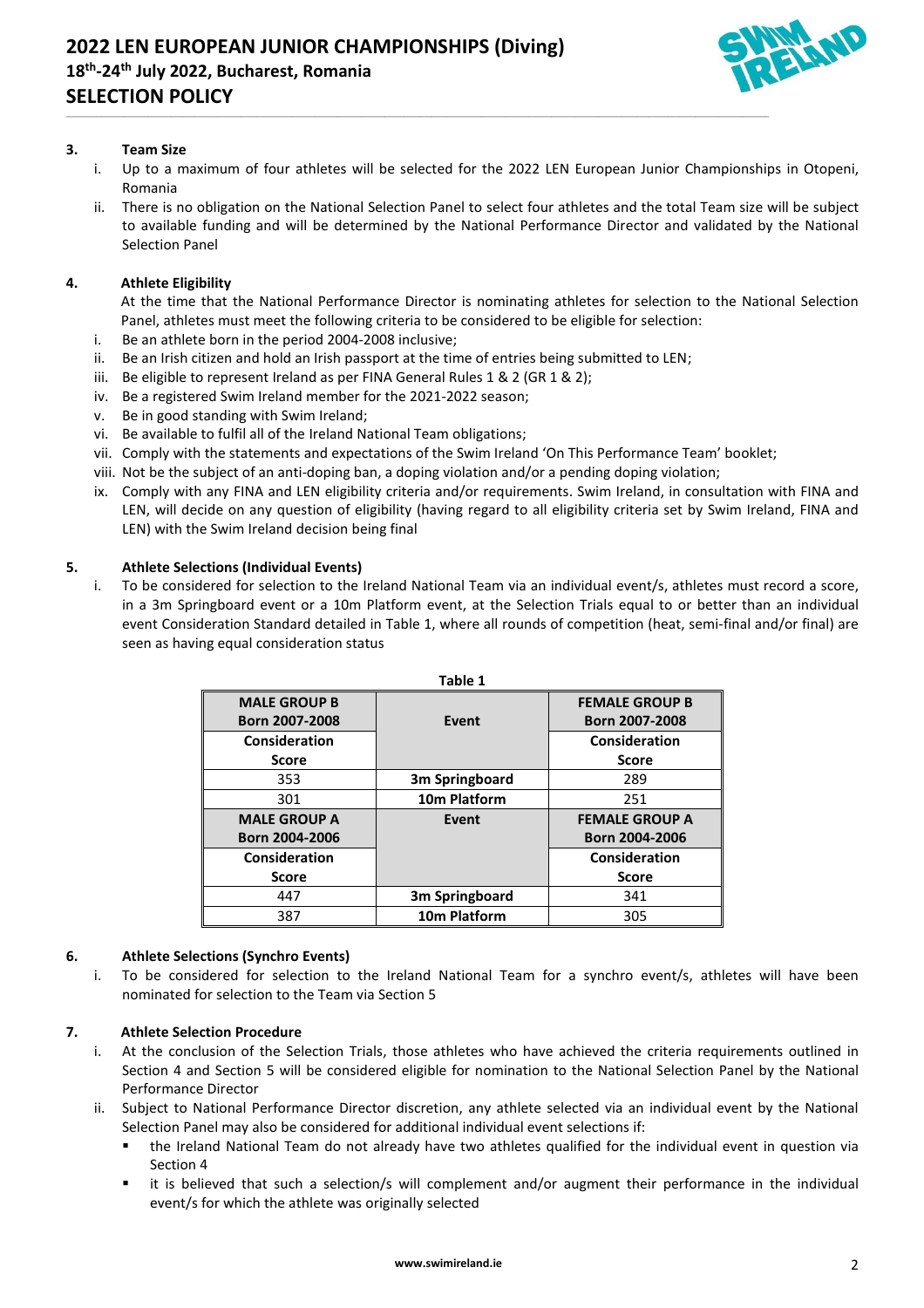# **2022 LEN EUROPEAN JUNIOR CHAMPIONSHIPS (Diving) 18th -24th July 2022, Bucharest, Romania SELECTION POLICY**



- vi. Subject to National Performance Director discretion, athletes selected for individual events may also be selected to synchro events
- vii. The decision of the National Selection Panel shall be subject to an Appeals Process (Section 22)

\_\_\_\_\_\_\_\_\_\_\_\_\_\_\_\_\_\_\_\_\_\_\_\_\_\_\_\_\_\_\_\_\_\_\_\_\_\_\_\_\_\_\_\_\_\_\_\_\_\_\_\_\_\_\_\_\_\_\_\_\_\_\_\_\_\_\_\_\_\_\_\_\_\_\_\_\_\_\_\_\_\_\_\_\_\_\_\_\_\_\_\_\_\_\_\_\_\_\_\_\_\_\_\_\_\_\_\_\_\_\_\_\_\_\_\_\_\_\_\_\_\_\_\_\_\_\_\_\_\_\_\_\_\_\_\_\_\_\_\_\_\_\_\_\_\_\_\_\_\_\_\_\_\_\_\_\_\_\_\_\_\_\_\_\_\_\_\_\_\_\_\_\_\_\_\_\_\_\_\_\_

## **8. Team Head Coach**

i. The National Performance Director and the National Head Coach (Diving) will jointly nominate a Head Coach for the Ireland National Team (Diving) at the 2022 LEN European Junior Championships, for selection by the Diving Leadership Team, subject to the coach meeting the criteria as set out in Section 9

## **9. Team Coach Eligibility**

Depending on the size of the Ireland National Team (Diving), any coach to be considered eligible for selection by the Diving Leadership Team must meet the following criteria:

- i. Be a registered Swim Ireland member for the 2021-2022 season;
- ii. Be in good standing with Swim Ireland;
- iii. Be holders of the Swim Ireland Level 3 Coaching Certificate or international equivalent or be enrolled on a Level 3 Coaches Course at the time of selection;
- iv. Be available to fulfil the obligations of the Ireland National Team;
- v. Comply with the statements and expectations of the Swim Ireland 'On This Performance Team' booklet

#### **10. Team Coach Selection Procedure**

- ii. Subject to coaches meeting the criteria as set out in Section 9, one or more additional coaches to that of the Head Coach may be jointly recommended by the National Performance Director and the National Head Coach (Diving) and where so recommended, may be selected by the Diving Leadership Team
- iii. National Team Coaches may be selected in an offsite (Holding Camp only), onsite (LEN European Junior Championships) and/or combined (Holding Camp and LEN European Junior Championships) role and such selections will be reflective of the Team size, the needs of the individual athletes and/or synchro partnerships selected, as well as considering the optimum balance of the Team as a whole. As such, an additional Team Coach may not be required/selected

#### **11. Team Manager Eligibility**

Depending on the size of the Ireland National Team (Diving), any team manager to be considered eligible for selection by the Diving Leadership Team must meet the following criteria:

- i. Be a registered Swim Ireland member for the 2021-2022 season;
- ii. Be in good standing with Swim Ireland;
- iii. Be a full-time resident within Ireland;
- iv. Be holders of the Swim Ireland Level 2 Team Management Certificate or international equivalent;
- v. Be available to fulfil the obligations of the Ireland National Team;
- vi. Other than in exceptional circumstances, team managers will not be the parent or guardian of an athlete member of the Team;
- vii. Comply with the statements and expectations of the Swim Ireland 'On This Performance Team' booklet

#### **12. Team Manager Selection Procedure**

- i. Subject to the team manager meeting the criteria as set out in Section 11, the team manager may be jointly recommended by the National Performance Director and the National Head Coach (Diving) and where so recommended, may be selected by the Diving Leadership Team
- ii. Team managers may be selected in an offsite (Holding Camp only), onsite (LEN European Junior Championships) and/or combined (Holding Camp and LEN European Junior Championships) role and such selections will be reflective of the Team size, the needs, age and gender balance of the individual athletes and/or synchro partnerships selected, as well as considering the optimum balance of the Team as a whole. As such, a team manager may not be required/selected

### **13. Sports Science/Sports Medicine Practitioner Eligibility**

Depending on the size of the Ireland National Team (Diving), any sports science/sports medicine practitioner to be considered eligible for selection by the Diving Leadership Team must meet the following criteria:

- i. Be in good standing with Swim Ireland;
- ii. Be holders of an appropriate and recognised qualification for the position of appointment;
- iii. Be available to fulfil the obligations of the Ireland National Team;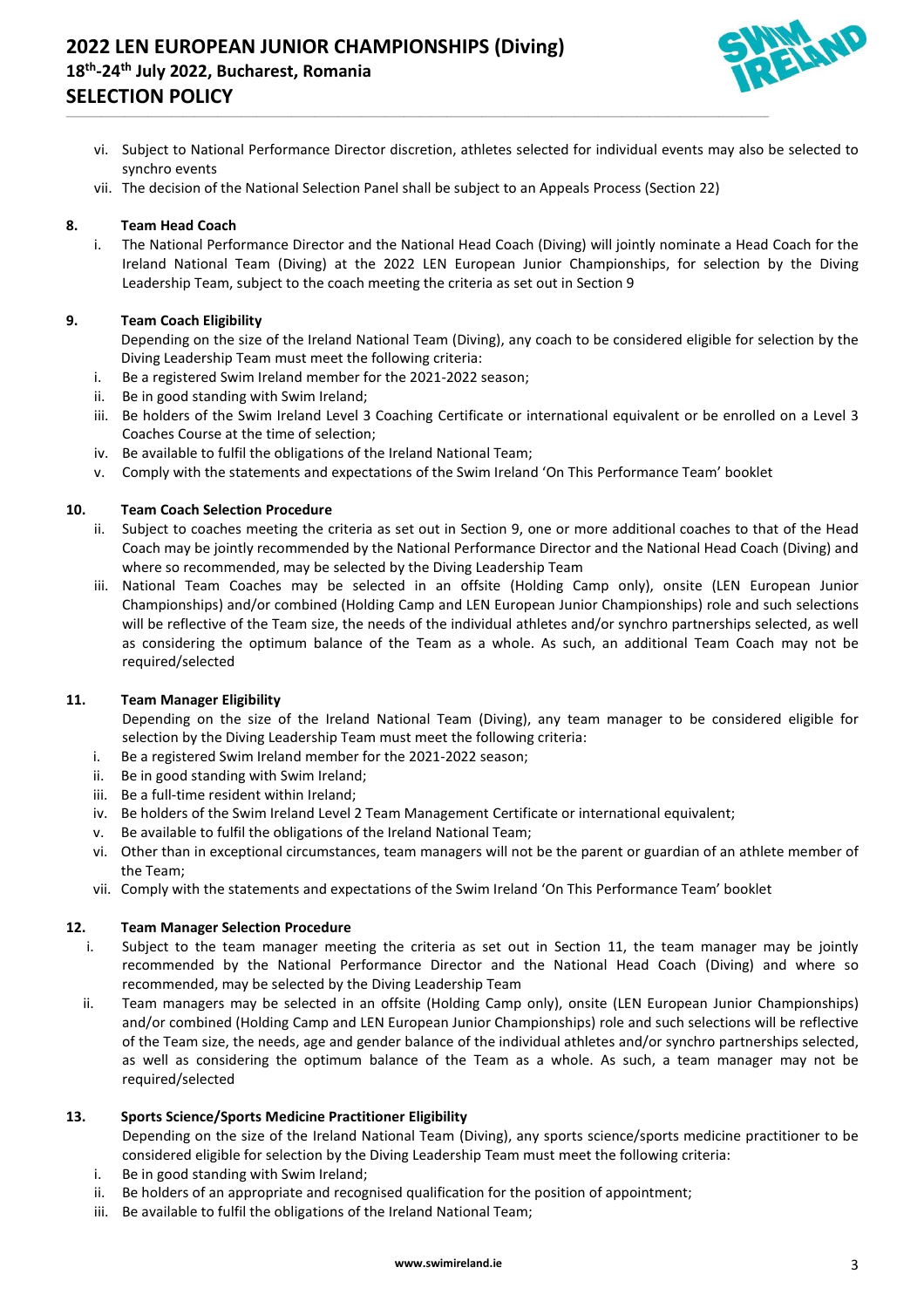

iv. Comply with the statements and expectations of the Swim Ireland 'On This Performance Team' booklet

\_\_\_\_\_\_\_\_\_\_\_\_\_\_\_\_\_\_\_\_\_\_\_\_\_\_\_\_\_\_\_\_\_\_\_\_\_\_\_\_\_\_\_\_\_\_\_\_\_\_\_\_\_\_\_\_\_\_\_\_\_\_\_\_\_\_\_\_\_\_\_\_\_\_\_\_\_\_\_\_\_\_\_\_\_\_\_\_\_\_\_\_\_\_\_\_\_\_\_\_\_\_\_\_\_\_\_\_\_\_\_\_\_\_\_\_\_\_\_\_\_\_\_\_\_\_\_\_\_\_\_\_\_\_\_\_\_\_\_\_\_\_\_\_\_\_\_\_\_\_\_\_\_\_\_\_\_\_\_\_\_\_\_\_\_\_\_\_\_\_\_\_\_\_\_\_\_\_\_\_\_

#### **14. Sports Science/Sports Medicine Practitioner Selection Procedure**

- i. Subject to a sports science/sports medicine practitioner meeting the criteria as set out in Section 13, a sports science/sports medicine practitioner may be jointly recommended by the National Performance Director and the National Head Coach (Diving) and where so recommended, may be selected by the Diving Leadership Team
- ii. Sports science/sports medicine practitioners may be selected in an offsite (Holding Camp only), onsite (LEN European Junior Championships) and/or combined (Holding Camp and LEN European Junior Championships) role and such selections will be reflective of the Team size and the needs of the individual athletes and/or synchro partnerships selected. As such, sports science/sports medicine practitioners may not be required/selected

#### **15. Ireland National Team (Diving) Obligations**

Swim Ireland will publish a suite of obligations which must be agreed to by any athlete, team coach, team manager or and sports science/sports medicine practitioner who has been selected to represent the Ireland National Team (Diving) at the 2022 LEN European Junior Championships. In addition to such obligations, Swim Ireland oblige all athletes selected to:

- i. Complete, sign and comply with the Swim Ireland National Team Code of Conduct
- ii. Complete a Swim Ireland Medical Form prior to competing at the 2022 LEN European Junior Championships
- iii. Commit to the values of the Swim Ireland National Programme Athlete Charter
- iv. Abide by the Uniform Policy, the Media Policy, the Appearances Policy, the Betting, Gambling & Integrity Policy and the Sports Supplements Policy of the Swim Ireland National Team
- v. Comply with Swim Ireland and FINA swimwear regulations
- vi. Adhere to all prescribed travel arrangements which might involve different travel dates to other members of the Team
- vii. Make themselves available for all Ireland National Team activities designated by the National Head Coach (Diving) (including, but not limited to, preparation camps and a holding camp). No Ireland National Team member will be allowed to leave a National Team camp or undertake any activities that are not directly relevant to the National Team camp, including any external media, sponsor or social activities. Failure to attend the required activities could result in an athlete being de-selected. Under exceptional circumstances, written approval to be excluded from activities can be given by the National Head Coach (Diving)
- viii. Selected athletes, team coaches, team managers and sports science/sports medicine practitioners agree not to disclose any selected name to the press or any other media (including their own social media) until Swim Ireland have themselves announced this to the press and other media

#### **16. Team Uniform/Kit**

i. All Team uniform and kit (including competition suits) will be provided for and to the Team by Swim Ireland

## **17. Competitive Readiness**

'Competitive Readiness' means the combined professional opinion of the National Performance Director and the National Head Coach (Diving) following advice, where necessary, from a member/s of the Sport Ireland Institute Medical Team as to the ability of an athlete who has been selected to represent the Ireland National Team (Diving) at the 2022 LEN European Junior Championships to achieve an equal or superior performance in their selected event(s) over their performance achieved to qualify for selection

- i. Athletes who, in the opinion of the National Performance Director and the National Head Coach (Diving), do not remain Competitively Ready by reason of lack of fitness, injury, illness, application to training, performance behaviour or other reasons, may be removed from the Ireland National Team (Diving)
- ii. Athletes and their home programme coaches shall immediately report any injury, illness, change in training, change in application to training and/or performance behaviour, that could affect their ability to compete at their highest level at the 2022 LEN European Junior Championships, to the National Performance Director and the National Head Coach (Diving) in writing, via e-mail
- iii. In the case of lack of fitness, injury, or illness, it shall be necessary for the National Performance Director and the National Head Coach (Diving) to consider recommendations made by a member/s of the Sport Ireland Institute Medical Team
- iv. In the case of application to training, or performance behaviour or other reasons, it shall not be necessary for the National Performance Director and the National Head Coach (Diving) to seek recommendations from a member/s of the Sport Ireland Institute Medical Team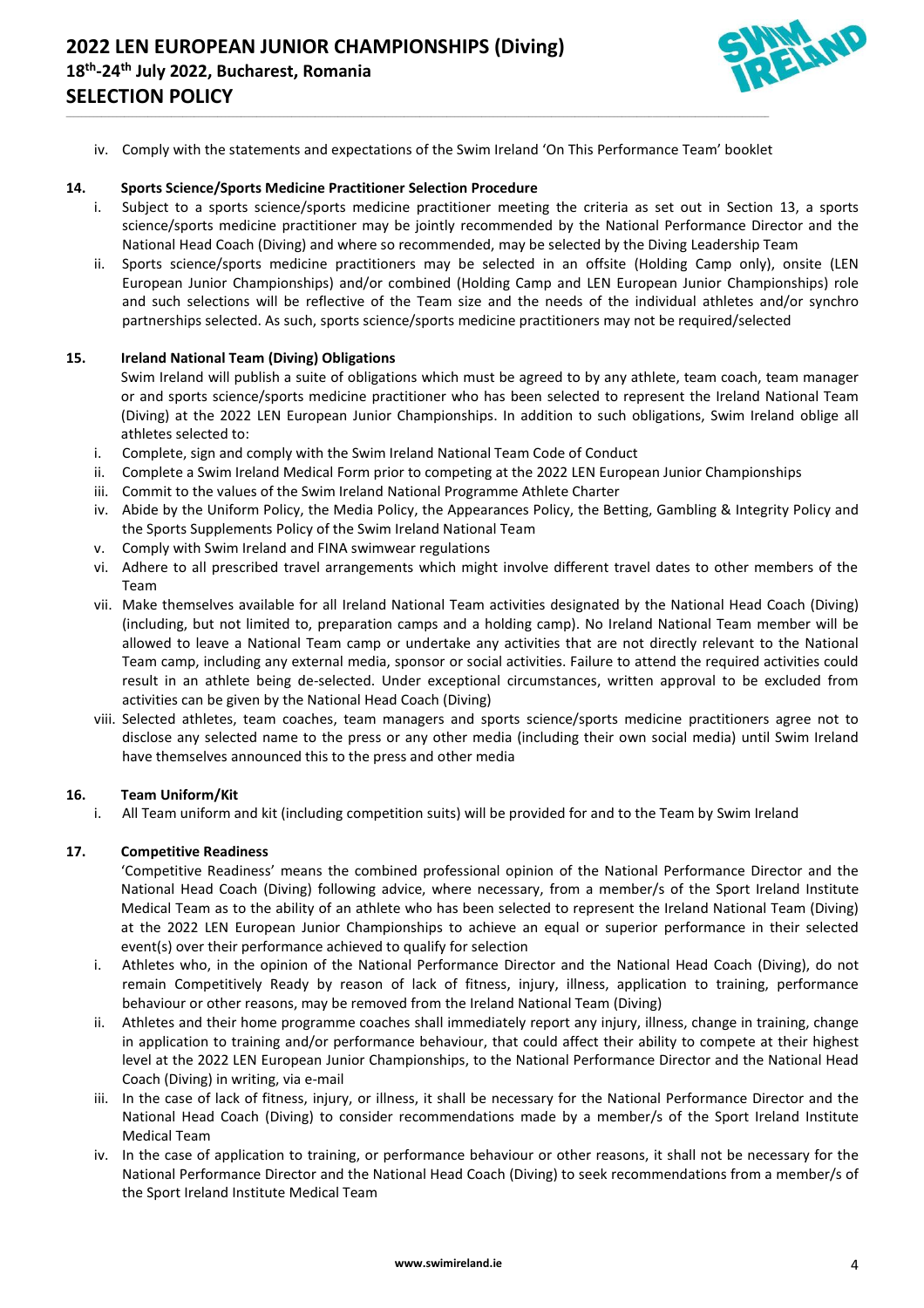# **2022 LEN EUROPEAN JUNIOR CHAMPIONSHIPS (Diving) 18th -24th July 2022, Bucharest, Romania SELECTION POLICY**



v. In the case of lack of fitness, injury or illness, such athletes may be subject to a 'Proof of Readiness Test' to be determined by the National Performance Director, the National Head Coach (Diving) and an appropriate member/s of the Sport Ireland Institute Medical Team. The Proof of Readiness test will consist of a controlled performance such as a competition or an observed test

\_\_\_\_\_\_\_\_\_\_\_\_\_\_\_\_\_\_\_\_\_\_\_\_\_\_\_\_\_\_\_\_\_\_\_\_\_\_\_\_\_\_\_\_\_\_\_\_\_\_\_\_\_\_\_\_\_\_\_\_\_\_\_\_\_\_\_\_\_\_\_\_\_\_\_\_\_\_\_\_\_\_\_\_\_\_\_\_\_\_\_\_\_\_\_\_\_\_\_\_\_\_\_\_\_\_\_\_\_\_\_\_\_\_\_\_\_\_\_\_\_\_\_\_\_\_\_\_\_\_\_\_\_\_\_\_\_\_\_\_\_\_\_\_\_\_\_\_\_\_\_\_\_\_\_\_\_\_\_\_\_\_\_\_\_\_\_\_\_\_\_\_\_\_\_\_\_\_\_\_\_

- vi. Athletes who are notified of a Competitive Readiness concern shall not travel with the Ireland National Team (Diving)to any National Team event including the 2022 LEN European Junior Championships and/or an associated Holding Camp, unless and until the opinion of the National Performance Director and National Head Coach (Diving) has been communicated to that athlete that the athlete does meet their opinion of Competitive Readiness. If the athlete is at either the 2022 LEN European Junior Championships or the associated Holding Camp and the opinion is that the athlete is not Competitively Ready, then he or she may be required to return home immediately
- vii. The opinion on Competitive Readiness made by National Performance Director and the National Head Coach (Diving) is final

## **18. Withdrawal & Removals**

At any stage an athlete, team coach, team manager or sports science/sports medicine practitioner may withdraw from the Ireland National Team (Diving) but may only do so in extenuating circumstances

- i. An athlete, team coach, team manager or sports science/sports medicine practitioner may be removed from:
- a. Eligibility for nomination, or;
- b. Nomination for selection, or;
- c. Selection to the Ireland National Team (Diving) for any of the following reasons:
- Behaviour that is inconsistent with the National Team Code of Conduct. A copy of this document is available via [performance@swimireland.ie;](mailto:performance@swimireland.ie)
- found to be in violation of any anti-doping policy or procedure as outlined by Swim Ireland, Sport Ireland and/or the World Anti-Doping Agency (WADA);
- unable or unwilling to fully comply with the Ireland National Team Obligations (Section 15)
- ii. An athlete may be removed from the Ireland National Team (Diving) before or after nomination for selection or before or after selection if he/she, in the opinion of the National Performance Director and National Head Coach (Diving) does not have Competitive Readiness (Section 17)

## **19. Replacement or Addition**

- i. If an athlete, team coach, team manager or sports science/sports medicine practitioner is removed from or withdraws from the Ireland National Team (Diving), that individual may be replaced by another eligible individual who meets the required standards set out in this Policy
- ii. The National Performance Director, where in his opinion it is in the best interests of the Ireland National Team (Diving), may recommend that any number of additional athletes, team coaches, team managers and/or sports science/sports medicine practitioners be added to the selected Ireland National Team (Diving), subject to such additional individuals meeting the required standards set out in this Policy
- iii. Any replacement or addition of an individual to the Ireland National Team (Diving) shall be made by way of nomination by the National Performance Director, and which nomination is selected by the National Selection Panel (in the case of athletes) or the Diving Leadership Team (in the case of team coaches, team managers and/or sports science/sports medicine practitioners)

# **20. Unforeseen Circumstances**

i. In the event that this Policy is silent on any matter which arises in the administration or application or interpretation of any selection process or decision, then the National Selection Panel shall have discretion to determine any issue as they deem fit so long as it is exercised fairly and quickly

## **21. Amendments**

- i. The Diving Leadership Team reserves the right to make changes to this Policy which, in its discretion, are necessary.
- ii. The Diving Leadership Team reserves the right to review and modify this Policy or a decision related to the selection process in the case of rule or policy changes from FINA that affect the criteria set out in this Policy
- iii. Any changes to this Policy shall be communicated via [www.swimireland.ie](http://www.swimireland.ie/)

## **22. Appeals**

i. Any appeal against a selection made by the National Selection Panel must be made in accordance with the Swim Ireland Selection Appeals Procedures, available via [www.swimireland.ie](http://www.swimireland.ie/)